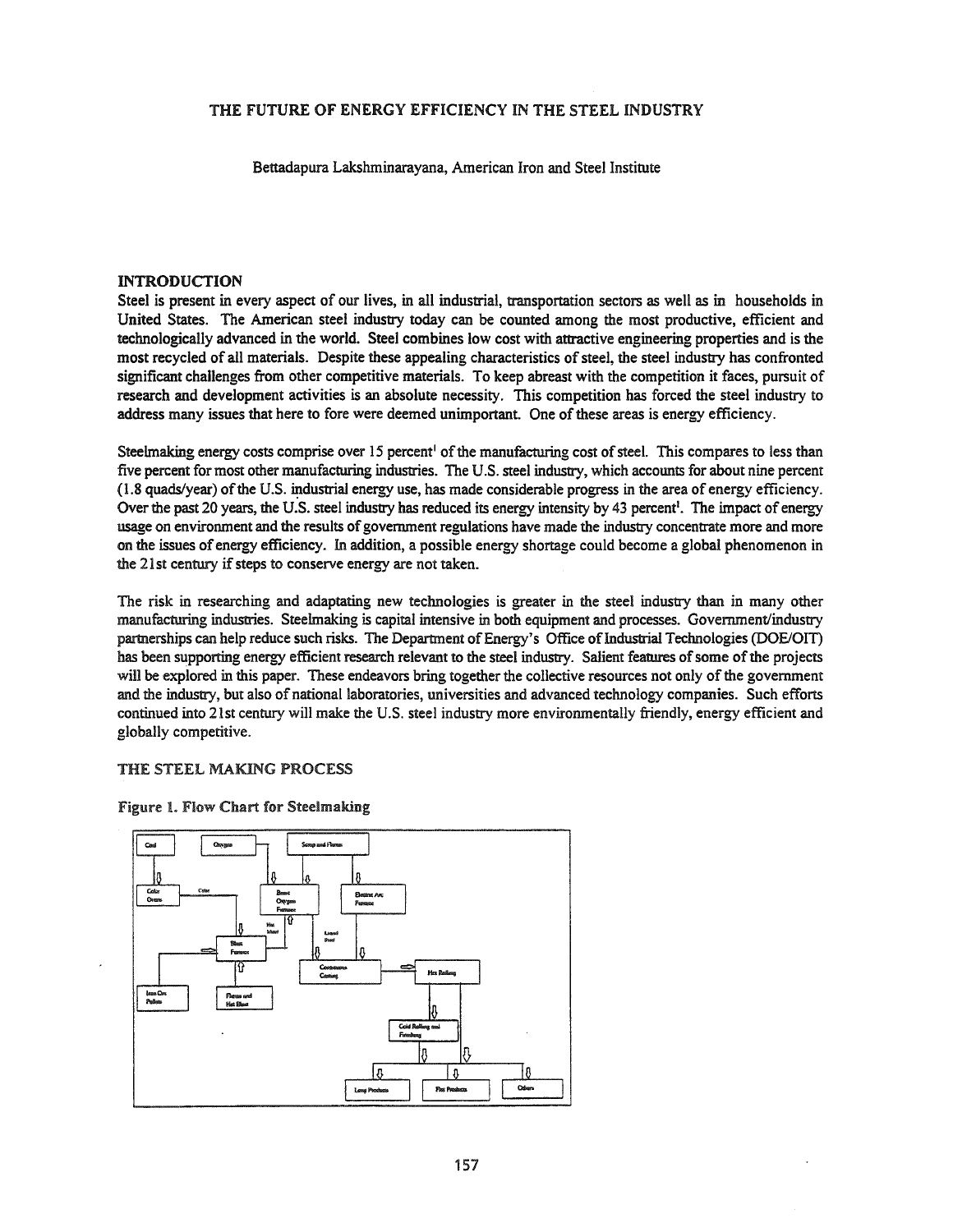Before looking into the details of energy efficient technologies, it is necessary to understand the processes involved in steelmaking and fmishing. The flow chart in figure I illustrates the basic steelmaking steps. The first process is converting iron ore into liquid iron in a blast furnace using coke and limestone. The next step is converting iron to steel by blowing oxygen. The liquid steel is cast into slabs, blooms and billets in continuous casting machines. The cast slabs, blooms and billets are rolled to different products. In non-integrated steel mills the steel scrap and iron bearing materials are melted in electric arc furnaces to obtain liquid steel. The most energy intensive processes in a steel plant are in the primary area consisting of cokemaking, ironmaking, steelmaking and casting. As such, the energy research priorities are in this primary area although research is also being undertaken in the rolling mills. The environmental impact is also higher in the primary area due emissions of pollutants.

## ENERGY SCENARIO IN STEEL PLANTS

## Table 1. U.S. Iron and Steel Industry Energy Consumption

|                              | <b>Total for the Industry</b> |  |  |
|------------------------------|-------------------------------|--|--|
| Fuel                         | $(10^{12}$ Btu)               |  |  |
| Coal                         | 698.41                        |  |  |
| Coke (Imported)              | 149.05                        |  |  |
| Electricity (with losses)    | 464.85                        |  |  |
| <b>Natural Gas</b>           | 403.45                        |  |  |
| <b>Fuel Oil</b>              | 48.00                         |  |  |
| Petroleum Coke               | 10.00                         |  |  |
| Oxygen                       | 46.51                         |  |  |
| Purchased Steam .            | 4.00                          |  |  |
| <b>Blast Furnace Gas</b>     | 205.15                        |  |  |
| <b>Coke Oven Gas</b>         | 136.98                        |  |  |
| Subtotal                     | 2166.40                       |  |  |
| <b>Less Recovered Energy</b> |                               |  |  |
| <b>Blast Furnace Gas</b>     | 205.15                        |  |  |
| <b>Coke Oven Gas</b>         | 136.98                        |  |  |
| Subtotal                     | 342.13                        |  |  |
| <b>Net Total</b>             | 1824.27                       |  |  |

As already mentioned, steel is an energy-intensive industry. Table 1 shows the U.S. iron and steel industry's total energy consumption by fuel type in 1994.

Source: Energy and Environmental Profile of the U.S. Iron and Steel Industry, U.S. Department of Energy, 1996

#### Figure 2. Energy Forms Used By Integrated Steel Producers-1994



The total energy consumption for 1994 was 1.82 quads. Nearly half of the industry's energy is derived from coal used for both generating electricity and for making coke for blast furnaces. The percentages of energy forms utilized are shown in figures 2 and 3.

Source: "Energy: Consumption, Cost and Conservation in Steel Industry," A.P. Martocci, *AISE Annual Conference*, 1995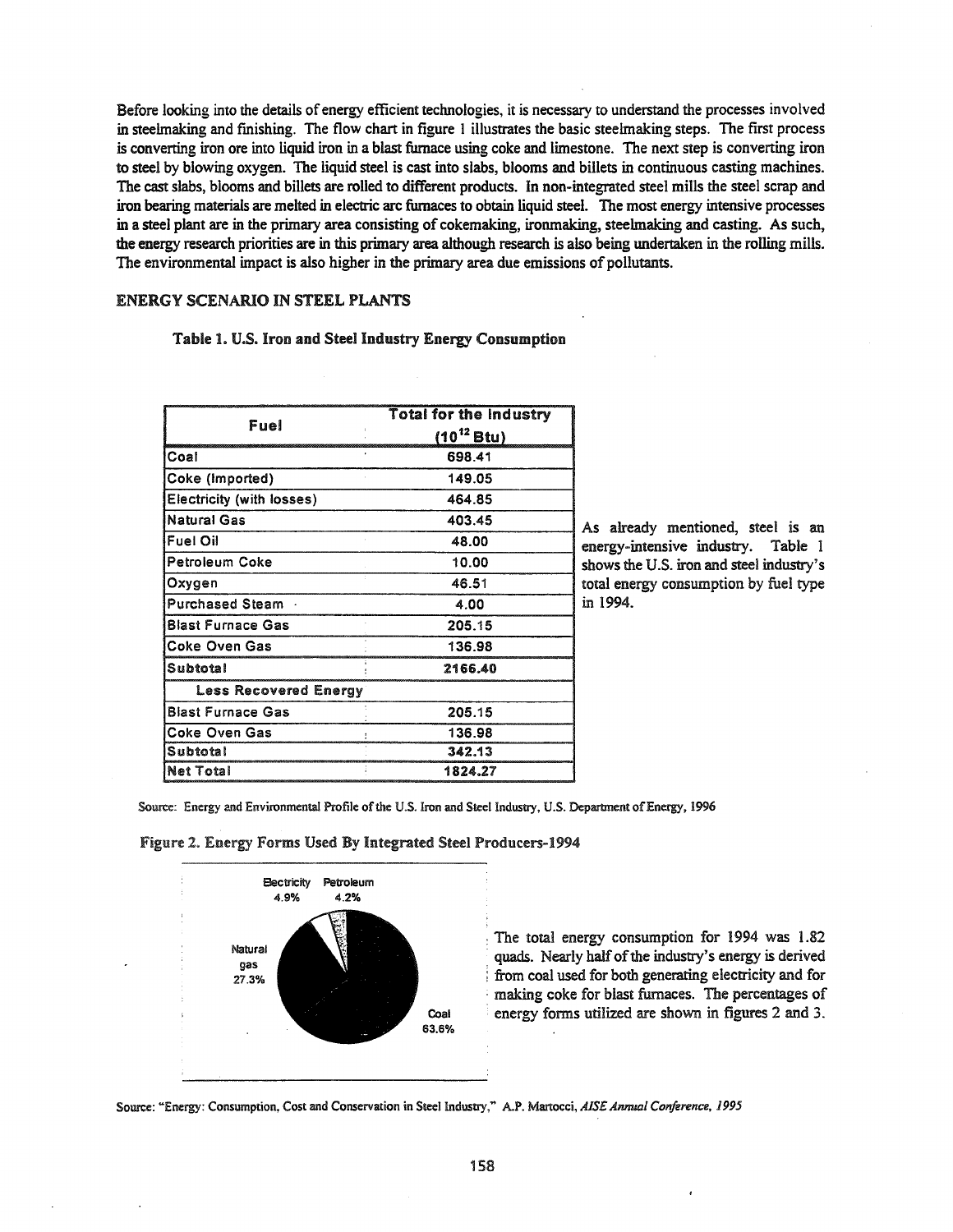

Figure 3. Energy Forms Used By Non-Integrated Steel Producers-1994

Over last two decades, the use of natural gas and electricity has increased while the use of coal has declined due to the developments in blast furnace injection technologies and increased production of steel through electric arc furnace route. In 1994, the energy intensity for the steel industry was 18.93 million Btus compared to 31.71 million Btus per ton product shipped in 1974<sup>2</sup>. In spite of the trend of the steel industry to move towards value added products which required more energy input, the reduction in energy intensity has been achieved through the elimination ofinefficient processes such as basic open hearth steelmaking, ingot casting and soaking pits. Other factors contributing to the drop in energy intensity are the increase in electric arc furnace steelmaking and the consolidation ofthe steel industry to the more productive and modem plants due to global competition. Increased capacity utilization is a major factor in reducing energy consumption. The average energy intensity in the U.S. steel industry over the last 20 years is shown in figure 4.



Figure 4. U.S. Steel Industry Average Energy Intensity

One of the factors that encouraged energy efficiency in the steel industry was the increasing cost of the energy. The average industrial energy cost in the U.S. increased more than 500 percent from \$0.83 to \$5.3 per million Btu

Source: "Energy: Consumption, Cost and Conservation in Steel Industry," A.P. Martocci, *AIS£ Annual Conference. 1995*

Source: Energy and Environmental Profile of the U.S. Iron and Steel Industry, U.S. Department of Energy, 1996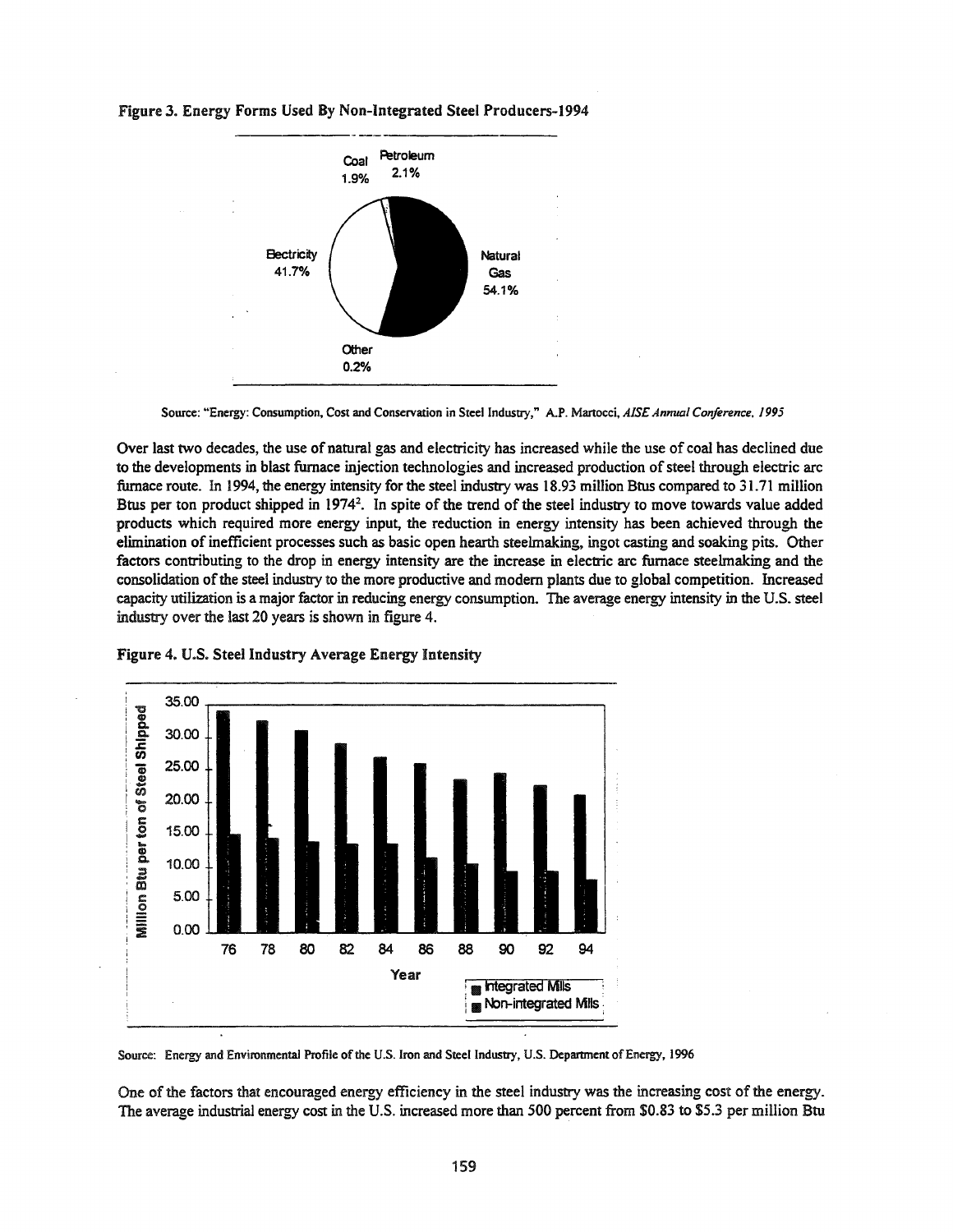between 1970 and 1993<sup>3</sup>. In today's economy, the energy cost is \$50 per ton or more depending upon the production flow and the location of the plant<sup>2</sup>. In addition to fluctuating energy costs, new legislation aimed at reducing reliance on foreign energy sources had significant effects on the industry. This forced industry to adopt energy efficiency technologies in the eighties leading to reduced energy costs. The energy cost as a percent of operating cost over the past 20 years is shown in figure 5.



Figure 5. Energy Costs as a % of Operating Costs

Source: "Energy: Consumption, Cost and Conservation in Steel Industry," A.P. Martocci, *AISE Annual Conference*, 1995

# THE U.S. STEEL INDUSTRY TODAY

The American steel industry is now among the most efficient steel producers in the world. Its current productivity is estimated to be equal to that of Japan. New process technologies such as continuous casting have improved the quality of the products and have increased yields.

In spite of the phenomenal developments in the industry, the search for more energy efficient technologies continues since energy sources are dwindling world over. Since about 70 percent of the energy required to produce steel is consumed to make liquid steel, it is to the front end of the process that one must look for energy efficiency. In the past, a number of improvements have been made, such as increased blast temperature, oxygen enriched blast and high top pressure, to reduce the coke rate and thereby increase the energy efficiency ofthe blast furnaces. A record blast furnace natural gas injection rate of 300 lb/NTHM has been reported resulting in a coke rate of 600 IblNTHM with productivity increase of about 40 percent and in tum improving energy efficiency".

Oxy~fuel burners are being used in the electric arc furnaces for melting the scrap and thereby supplement the power input. Use of twin shell electric arc furnaces and scrap preheating using off-gasses are some other efforts employed for energy efficiency. A very promising technology that is being adapted increasingly is the technology of postcombustion. In this technology, the heat content of off gases are recovered by combusting with in the furnace. This technology is expected to save 40 kWh per charge ton in electric arc furnaces in addition to reduction in tap to tap  $time<sup>7</sup>$ .

The demand for alternate iron units for the industry continues particularly in the electric arc furnace sector. A number of processes for producing Direct Reduced Iron/Hot Briquetted Iron (DRI/HBI) are undergoing trials. Midrex and Corex processes seem to be among the promising technologies. In the Corex process iron ore is reduced using non-coking coals, whereas in Midrex process natural gas is used for reduction of ore. Table 2 shows the world DRl production by process in 1995.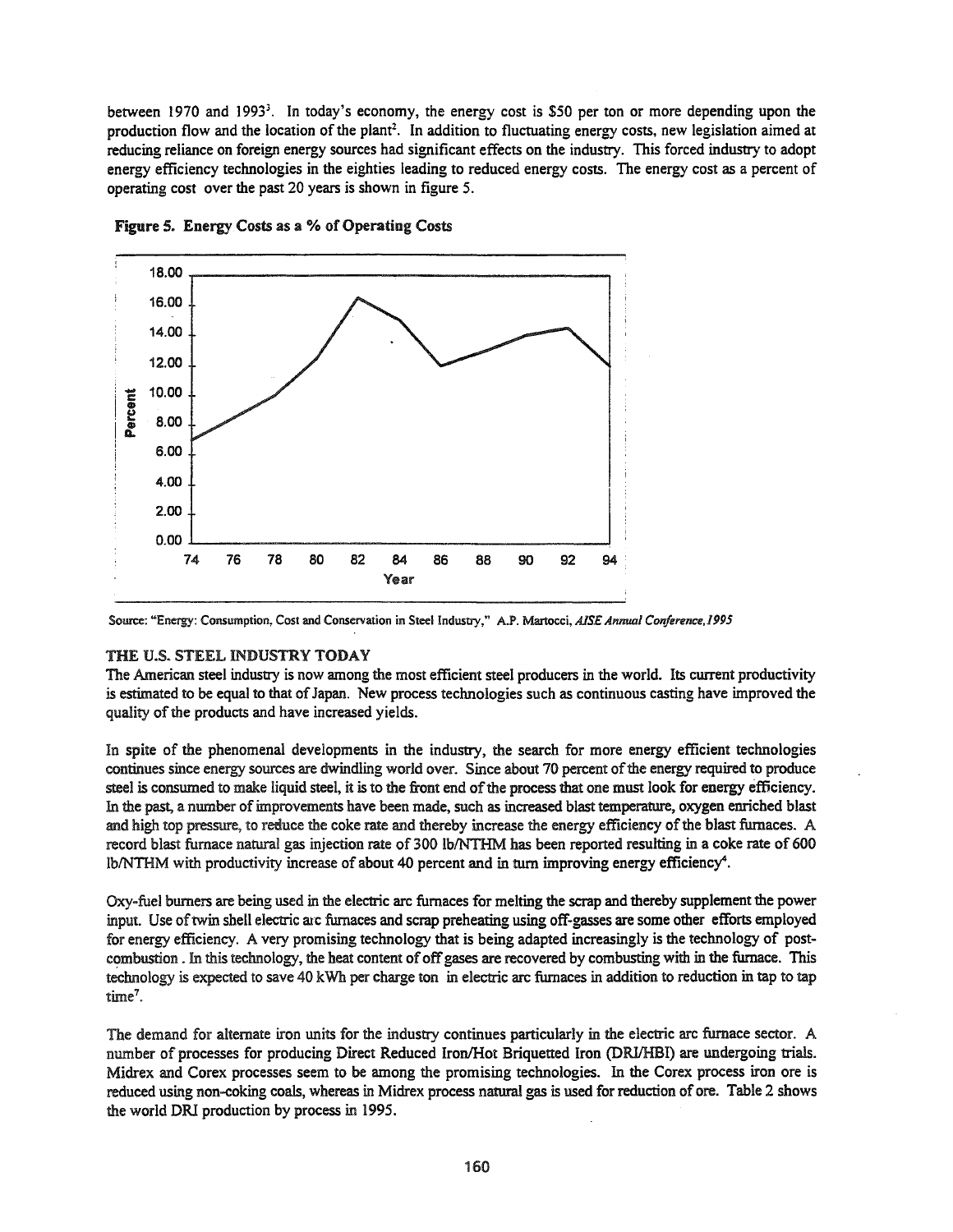| Process  | Production<br>(Million Metric<br>Tons) |  |
|----------|----------------------------------------|--|
| Midrex : | 19.86                                  |  |
| HYL III  | 5.76                                   |  |
| HYL I    | 2.39                                   |  |
| SL/RN    | 1.02                                   |  |
| Others   | 1.64                                   |  |
| Total    | 30.67                                  |  |

## Table 2. World **DRI** Production by Process in 1995

#### Source: "Alternate Irons Defined and Explained." Adam Ritt *New Steel. October 1996*

Recent developments in more efficient casting technologies include intermediate and thin slab casters. Some steel mills have installed thin slab casters and connected tunnel furnaces leading to continuous processing in place of batch processing and thereby avoiding reheat furnaces. Another potential development is strip casting which eliminates intermediate processing resulting in savings in energy by eliminating reheat furnaces and hot strip mills.

In rolling and fmishing, sensors and controls has been a major focus of activity. These sensors are expected to cut down-time by conducting an on-line instead of an off-line analysis, thereby saving energy and increasing productivity. A new type of single-phase motors have been developed that are 25 percent more efficient.

Recycling is receiving increased attention by the steel industry. In less than 10 years the recycling rate for appliances has jumped from four percent to about 61 percent<sup>1</sup>. Recycling not only reduces the energy needed for disposal, but also saves valuable virgin resources. In addition, it also reduces landfill volume.

## GOVERNMENT/STEEL INDUSTRY R&D PARTNERSHIPS

In the process of restructuring and reengineering the steel industry during the 1980s, the academic research facilities and large industry laboratories were the prime targets for the funding cuts. This reduced the research capabilities of individual firms forcing them towards collaborative efforts. In the 1980s, workshops brought scientists and engineers in industry, academia and government together in an effort to encourage collaborative research.

In addition to collaboration within the industry, steel producers reached out to form partnerships with suppliers, customers and the government. In the mid-eighties, a White House report known as the Packard Report recommended increased collaboration between national laboratories, universities and industry to ensure a better utilization of federal research investments<sup>1</sup>. This report formed the basis for increased industry/government collaboration.

In 1986, the government established the "Steel Initiative" through which industry/government collaboration can function. Beginning in 1986, the Department of Energy and the American Iron and Steel Institute (AISI) jointly organized a series of workshops to defme the technology needed to move towards energy efficient and environmentally-friendly steel plants<sup>1</sup>. This resulted in a series of studies that identified the research needs to meet this goal.

The Steel and Aluminum Energy Conservation and Technology Competitiveness Act of 1988, also referred to as the Metals Initiative, was signed into law on November 17, 1988. Two major purposes ofthis law are to increase the energy efficiency and enhance the competitiveness ofthe American steel, aluminum and copper industries and to continue research and development efforts begun under the Steel Initiative<sup>5</sup>. A number of research activities were carried out under the Metals Initiative program during the time period between 1988 and 1995.

In 1995, DOE/OIT reorganized into industry Vision Teams to facilitate closer interaction and to asses the needs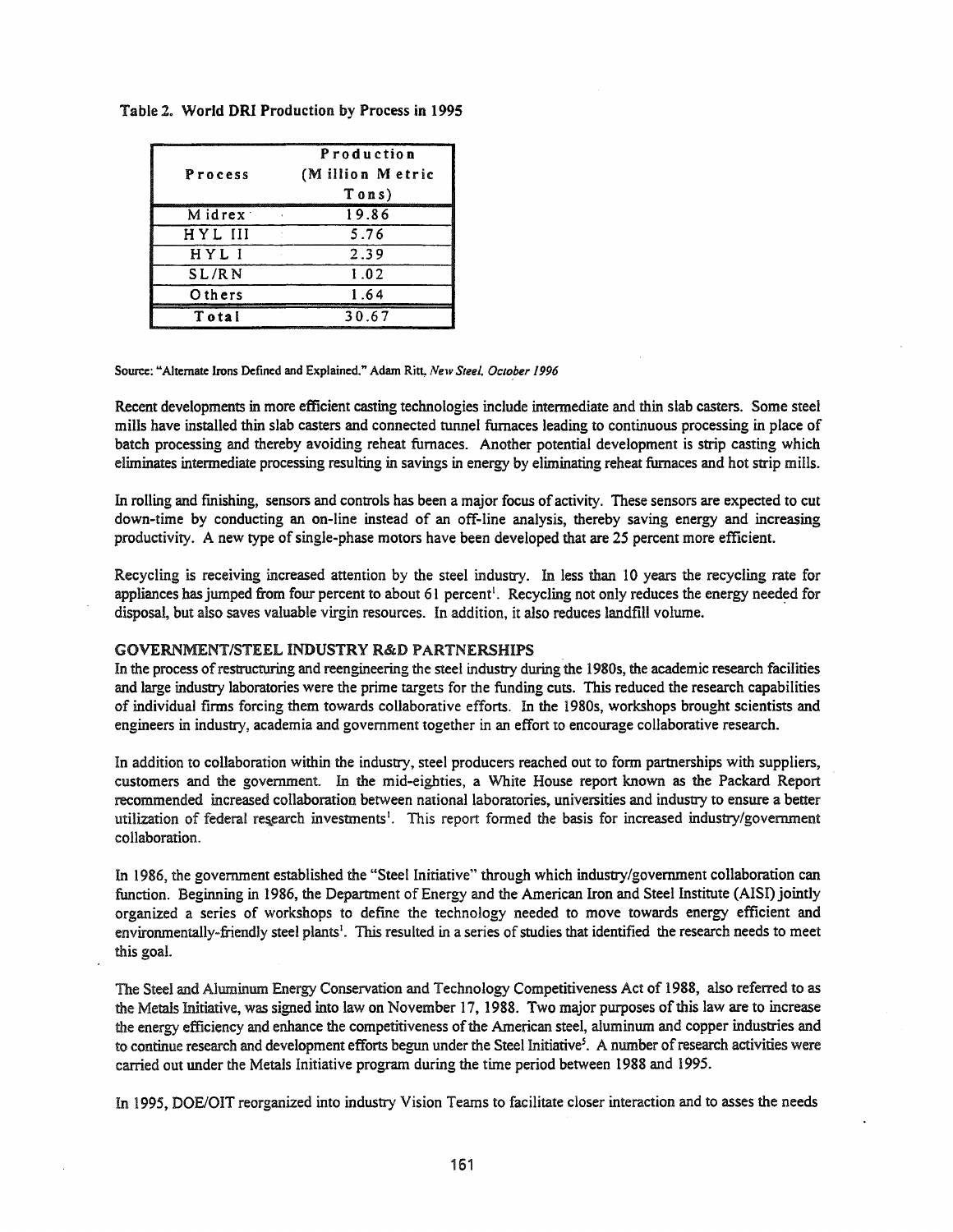ofthe energy intensive industries. With the formation of Vision Teams in support ofthe Industries of Future at DOE/OIT, these collaborations have widened in scope for the support of the development of Industry Roadmaps. The technology challenges that face the steel industry are being identified as also the future goals and strategies in these roadmaps. The research projects that will be supported by DOE will be based on the requirements of the industry, thereby paving the way for improved and fruitful partnerships.

# RESEARCH WITH GOVERNMENT SUPPORT

A number of steel research projects have been and are currently undertaken under industry/government partnerships. Although some of them need more work for commercialization, they are technological success. The following projects are examples of the steel research carried out with a government partnership. It also describes the anticipated benefits<sup>5</sup>.

The first of the foundation projects researched smelting technology to produce molten iron directly from domestic coal and iron ore pellets known as direct steelmaking. The first phase of the program achieved the design production rate offive tons per hour. In the second phase steel containing one percent carbon was produced, but equipment limitations prevented an increase in productivity. In the third phase, higher production intensities were achieved. Although the technology remains to be proven at the demonstration scale, the research has led to other related programs such as post-combustion. The post-combustion technology is gaining acceptance in electric arc furnace steel making. In electric arc steelmaking, post-combustion is estimated to save 40 to 60 kWh per ton with 6 to 7 percent increase in productivity. The technology is expected to be applied to basic oxygen furnaces (BOF) also.

Another facet of direct steelmaking is the recovery of iron units from waste oxides. In this technology, steel plant waste oxides are smelted with coal to produce molten iron, offgas with a fuel value, and zinc rich sludge. The pilot piant trials have proven the technology to be viable. With this technology, the valuable carbon content in the dust currently disposed of in landfills can be recovered resulting in 15 to 20 percent savings in energy. This will also conserve resources and zinc, an environmental pollutant is recovered. Application ofthis technology to process four million tons ofwaste oxides would save about \$100 million in disposal cost and provide operating benefit of about  $$116.7$  per ton of molten pig iron<sup>3</sup>. The process offgas has fuel value that can be used for other heating purposes. The pilot-scale development has been completed.

A third project is the production of clean black scrap and zinc metal from galvanized scrap. The process consists of stripping zinc from galvanized scrap in hot caustic and electrowinning the zinc from the solution. The technology has been proven in pilot-plant stage and its demonstration on larger scale is being tried. Application of this technology to about 5 million tons of galvanized scrap is expected to yield an energy savings of 50 trillion Btus. In addition, savings in operating costs and reduction in zinc imports are also expected. The technology is also environment-friendly. With the elimination of zinc from the offgases, the BOF dust can be charged into the blast furnace to recover iron units. This technology is expected to be commercialized in the next 2 to 3 years.

A fourth project is the advanced process control for the steel industry. This project is aimed at developing sensor and control technologies for a range of processes from steel making to rolling and finishing. The tasks are in different stages of progress. Two of the tasks are complete and the sensors and gauges have been deployed on site. The annual energy savings potential is 6.13 trillion Btus, in addition to a reduction in production costs.

It is clear that government support has been forthcoming .for research in energy efficiency as well as in risk prone areas. At the same time, government support is helping the steel industry to be competitive by aiding basic research. In addition to these industry/government partnership projects, the industry itselfhas begun a number of research projects including work on direct iron smelting, direct rolling, pre-heating and pre-reduction for energy efficiency and heat recovery in electric arc furnace steelmaking.

# FUTURE STEEL MAKING TECHNOLOGIES

The steel industry is going through a technological revolution. Compared to the changes that took place a decade or two ago, the current technological changes are taking place fast. This is due to the competition and globalization ofthe steel industry. The technology drivers that influence the future steelmaking technologies that make the steel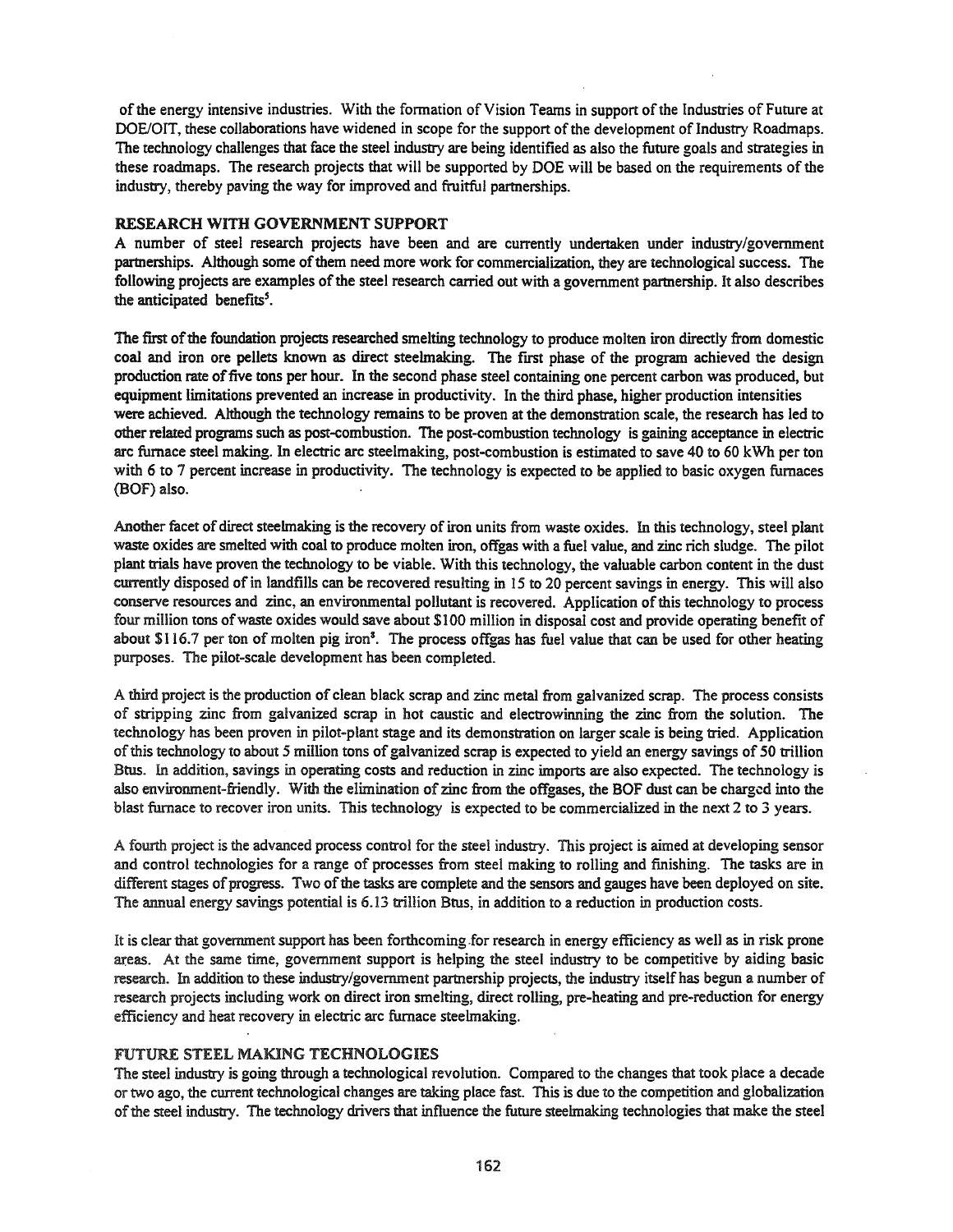plants as profitable business are:

- \* Capital cost;
- \* Raw materials demand;
- \* Environmental impacts; and
- \* Customer requirements.6

All the above drivers are influenced by energy efficiency either directly or indirectly. Generally, the technology that reduces or eliminates energy intensive steps like cokemaking and blast furnaces also reduces the capital cost. Shortages ofraw materials like coking coal and high quality scrap will lead researches in the direction of energy efficient and fewer processing steps. The efforts to combine the AISI-DOE smelting process with the Hoogovens Cyclone Furnace is an excellent example of research towards energy efficiency. It is well known that energy efficiency has a direct impact on the environment.

A number of alternative-iron processes such as Romelt, Corex and Cyclone furnace have built-in systems for waste energy utilization. The 1994 Canadian Metals Industry study on present and future use of energy in the Canadian steel industry indicates a reduction of about 48 percent in energy consumption for integrated mills and 61 percent for minimills. Table 3 shows the projected energy consumption.

| Year | Integrated<br>(Million Btu/ton)<br><b>Crude Steel</b> | <b>Minimill</b><br><b>Long Products</b><br>(Million Btu/ton)<br><b>Crude Steel</b> | <b>Minimill</b><br><b>Flat Products</b><br>(Million Btu/ton)<br><b>Crude Steel</b> |
|------|-------------------------------------------------------|------------------------------------------------------------------------------------|------------------------------------------------------------------------------------|
| 1989 | 22.70                                                 | 9.50                                                                               | 10.80                                                                              |
| 2000 | 16.20                                                 | 6.00                                                                               | 5.80                                                                               |
| 2010 | 11.90                                                 | 4 70                                                                               | 4.20                                                                               |

Table 3. Present and Future Use of Energy in Canadian Steel Industry

Source: "Energy: Consumption. Cost and Conservation in Steel Industry," A.P. Manocci,AISE *Annual Conference, 1995*

In the above table, 1989 is taken as the base year. The year 2000 represents energy use with the best known technologies in operation. The year 2010 shows energy use with promising technologies being researched or developed today. This clearly establishes the applicability of the study to the steel industry as a whole.

Some of the research priorities identified by the industry are as follows:

- \* Cleaner and energy efficient iron making processes;
- \* Recycling of in-plant wastes;
- \* Improved iron units for EAF and BOF charge;
- '" Flexible steel making processes to optimize resources and energy;
- '\* Advanced process controls;
- ... Production rates of continuous casters;
- ... Strip casting; and
- '\* Efficiency in utilities.

The list is not an exhaustive one, but shows the research trends addressed in both the short and long-term. All the above research priority areas involve energy efficiency either directly or indirectly.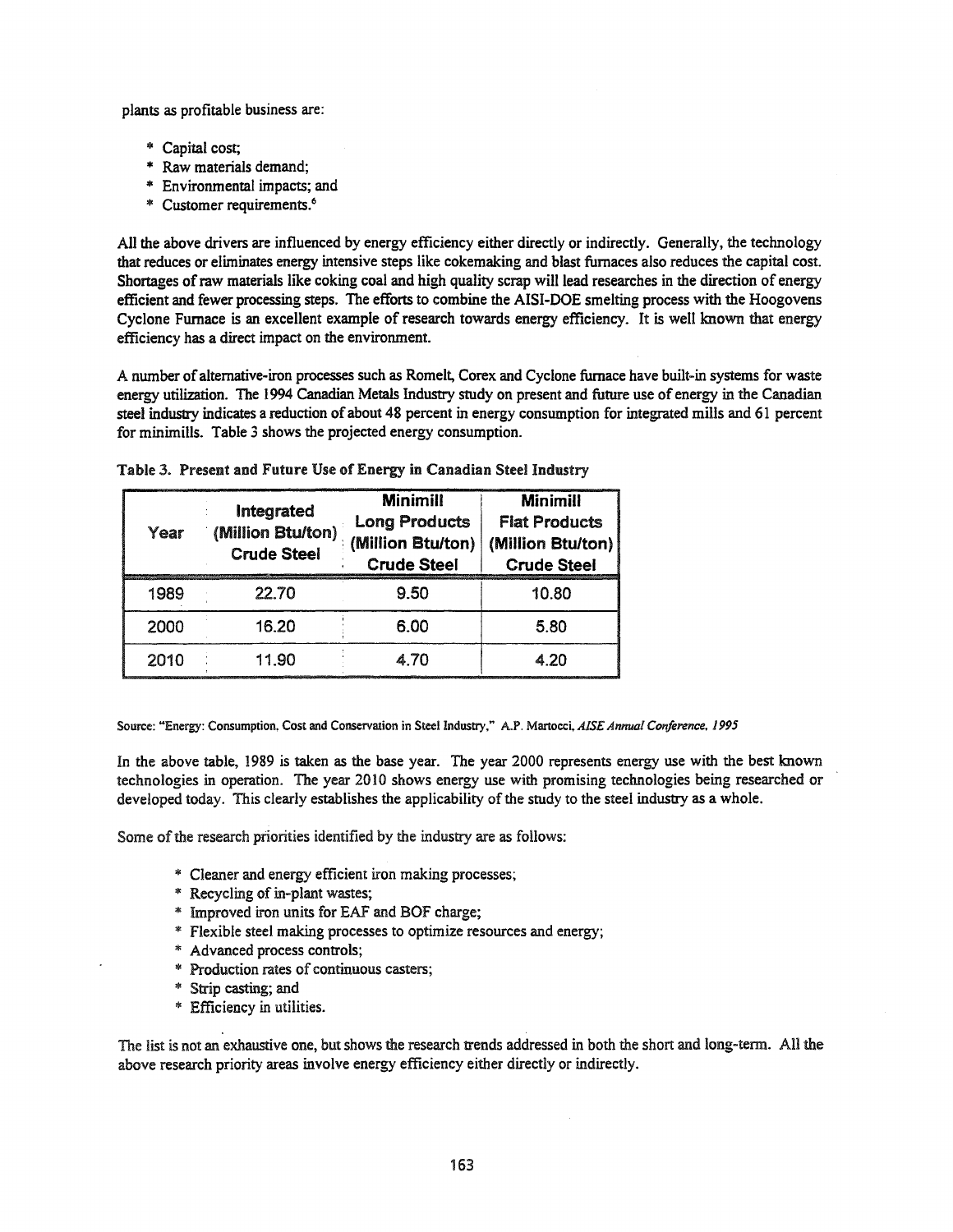Figure 6 shows the research budget as a percentage of sales for selected steel companies. The research budget as a percentage of sales of the American steel industry is much lower compared to the world-wide budget. Out of the total budget, the share of energy efficiency technologies could be a small percentage unless the energy efficiency is a part of the total technology. This situation makes the government/industry partnerships all the more essential for the U.S. steel industry to be competitive.



Figure 6. Researcb, Development and Technology Budget as a percentage ofsales

Source: "Future Steel Making Technologies and the Role of Basic Research", R.J. Fruehan, Iron and Steelmaker, July 1996

Examples of technologies that are being tried elsewhere in the world include the injection of waste plastics into blast furnace with benefits such as reduced coke consumption. About 30 percent of energy content of the plastics is used thermally, with the remaining energy in the top gas<sup>4</sup>. The environmental impacts of this technology are being studied in Europe Another technology that is being tested is a twin-electrode d-c furnace. Benefits claimed of this technology are a 30 percent reduction in power consumption and 40 percent increase in productivity".

## CONCLUSIONS AND OUTLOOK

Despite its resurgence, The U.S. steel industry continues to face significant challenges, one being the cost of energy. The industry has worked at reducing energy consumption and costs over time, yet energy efficiency efforts need to be continued.

The pressure to meet the challenges of the 21st century will demand efficient utilization of resources including energy. In doing so, there will be increased opportunities for partnerships between government, academia and industry. This in tum will leverage research and development investments.

To achieve the goals of energy efficiency, high priority energy efficiency action plans need to be developed and implemented. This will include setting energy efficiency goals for the equipment and processes for both old and new steel plants. The energy cost reduction has to be addressed on both the fronts of energy unit cost and energy consumption. Energy unit costs are, however, subject to market forces as well.

The future steel making processes will have either energy efficiency technologies incorporated into the existing ones and/or a few of the conventional energy intensive processes skipped. There will be an outsourcing of operations between integrated and non-integrated mills. This would eliminate inefficient processes and plants.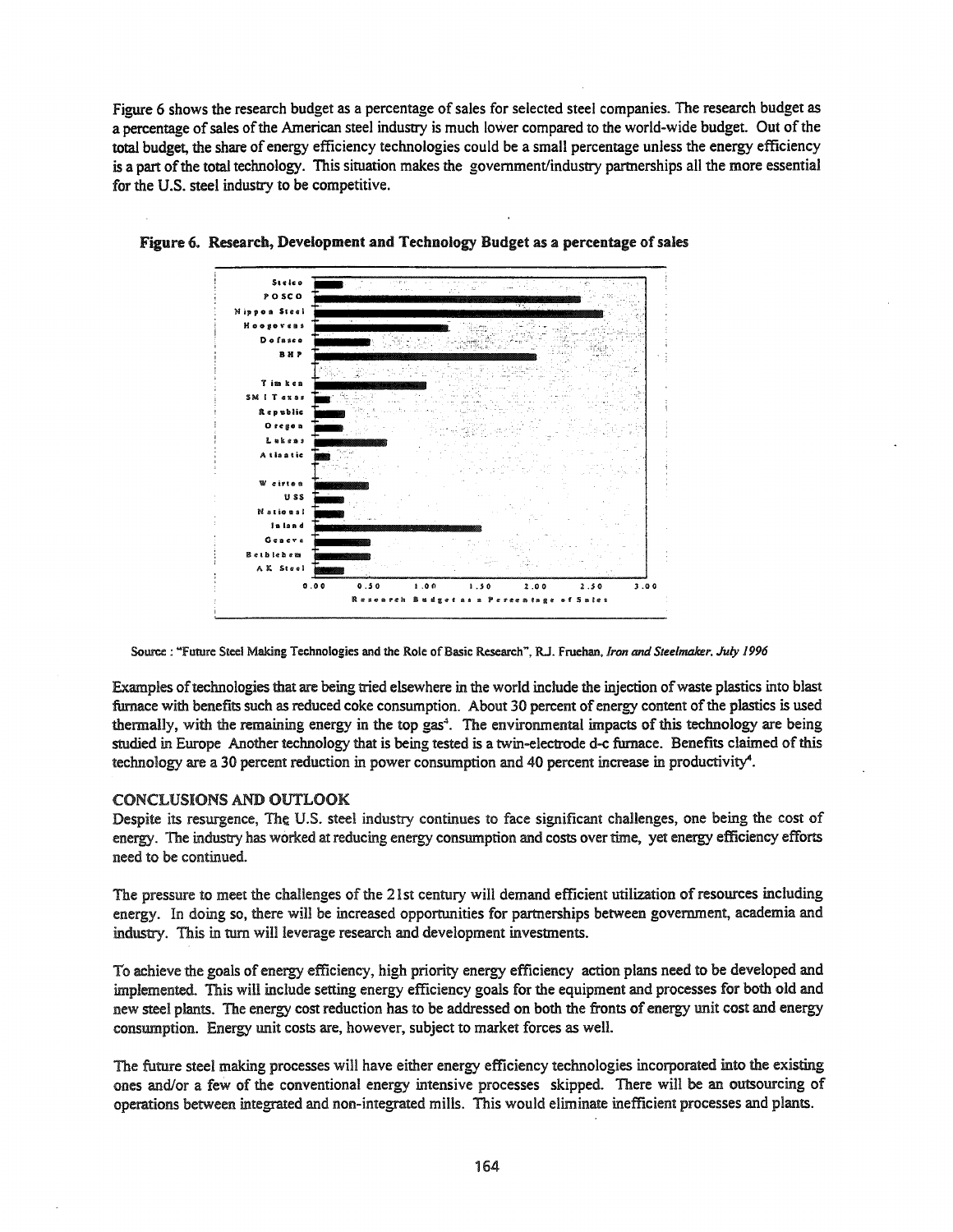Figure 7 shows the types of steel plants that may exist in the early 21st century. Efficient use of capital through high facility utilization rates and of energy through more efficient processing technologies would be the characteristics of successful future steel mills.

Some of the government actions could change the path of energy efficiency activities. Deregulation of electricity and the consequent availability of cheap power could have an impact on the steel industry. Non-integrated producers who use about 40 percent of their energy input in the form of electricity could have even more competitive edge over the others. The new Clean Air Act of 1990 would probably add net cost to all the producers. This makes energy efficiency all the more important in the future.





Source: "Future Steel Making Technologies and the Role of Basic Research," R.J. Fruehan, *Iron and Steelmaker, July 1996* 

Overall, the energy related activities and research will form an important part of the new technology development programs for the steel industry. The future of energy efficiency activities as well as the steel industry itself, will largely depend upon the collaborative efforts within the industry as well as between industry and outside resources, instead of on the efforts of individual companies. International affiliations and the transfer of technologies will be the norm, creating opportunities for international cooperation at here to fore unknown levels.